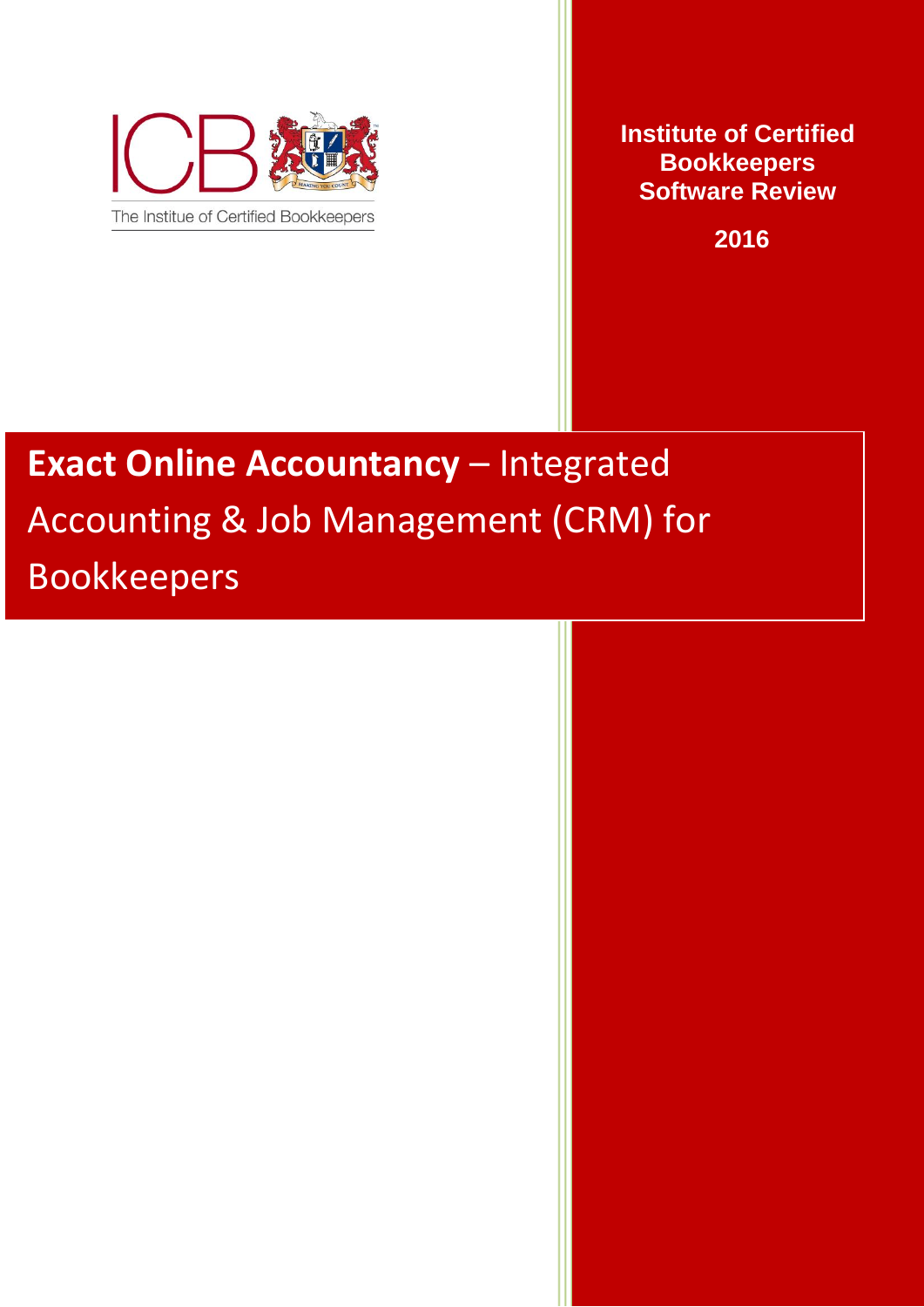# *Company and Product Overview*

Exact Business Software is a powerful financial and ERP (enterprise resource planning) tool. Developed over 30 years ago in the Netherlands as a garage start up by six students, it is now a global player with over 1, 500 employers in 15 countries. Initially it was on-premises software but in 2005 a cloud based platform was introduced, Exact online. Exact Business has been in the UK market since 1992 and introduced the cloud platform in 2014 and has already attracted over 200,000 clients to the cloud. In 2015 they were one of the UK Cloud Awards finalists in 2015 for 'ERP product of the year'.

But what exactly is Exact Online? In their own words they are one of Europe's leading accounting, CRM (customer relationship management) and industry-specific solutions for SME's in the Accountancy, Manufacturing, Professional Services and Wholesale Distribution sectors. It offers core accounting, billing and invoicing, fixed assets, reporting and tax functionalities for both the small/medium enterprise and larger corporate concerns. This is integrated business software which offers the user much more than just accounting, though the accounting function is at the core of all the products offered.

It took me a while to navigate to the right webpage and initially I feIt a little lost in the diverse sea of Exact products and global activities. However, the Exact Online webpage for the UK [\(http://www.exactonline.co.uk/\)](http://www.exactonline.co.uk/) was definitely a safe port of call and I found my bearings straight away. The offer of a free trial in green stands out in the mainly red colour design. Once signed up the log in button is easy to locate at the top right hand side of the web page. Exact Online is similar to other cloud based applications where by you log in from the webpage to access your data. The web page included simple explanations for the main cloud business products on offer, various tours and also the link to the pricing page. While I was playing with the pages a representative of Exact popped up in an Online chat box; some may find this intrusive but I personally appreciated the introduction and offer of assistance.

It was now time to take my pilot on board and in a process known as 'onboarding' an Exact Online expert guided me around the product so until I was ready to cruise on my own.

# *Scope of Review*

The range of Exact products available is quite daunting at first as it includes Wholesale Distribution, Project Management, Manufacturing and Time and Billing. However, each of these will have the accounting function at the core with the other systems integrated on the dashboard. The main product we will focus on is Exact Online Accounting which is centred on that core accounting function and developed for small and growing business enterprises. Although our clients may use other products, members of the ICB will predominantly use the financial dashboard where the basic bookkeeping entries can be made and bank reconciliations performed.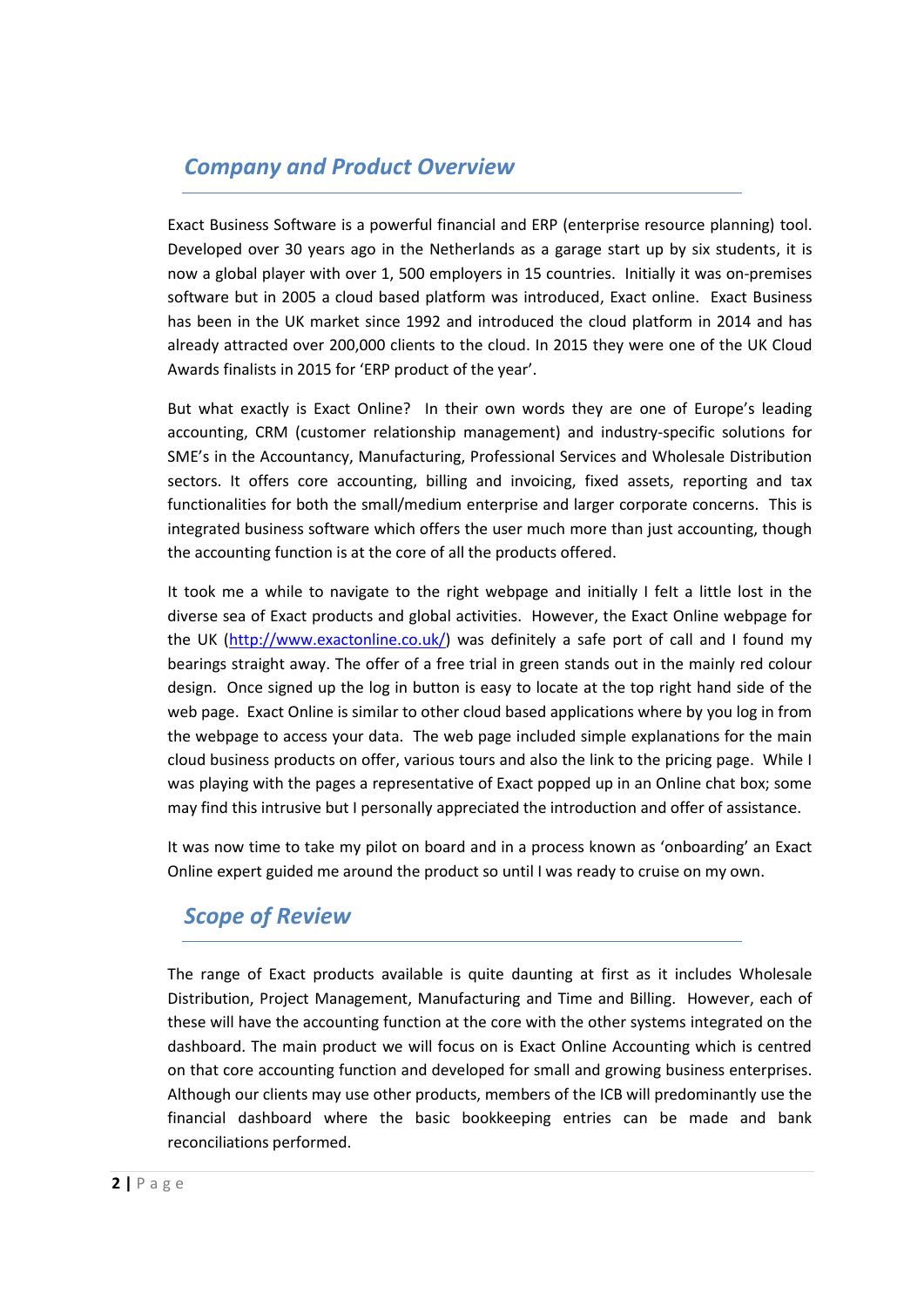A demo version has been trialled so some of the functions, eg, bank feeds and mail outs, have not been used. However, it can be assumed that these perform perfectly in a working environment. It would also be impossible to cover every aspect of the product in detail but key features and unique applications will be highlighted. The review will give a tour of this product rather than a click by click how to do approach and therefore does assume some pre-existing knowledge of cloud based systems.

There are various cloud based accounting systems now available. This review will not look to directly rate Exact Online with any other provider's application but some comparisons may be made.

By the end of this review the reader should have a basic understanding of both the company and the product, its strengths and limitations and how this particular cloud system could be beneficial to a bookkeeper with a number of clients.

## *The Product*

Exact Online is essentially a cloud based accounting product much like any other. Once logged in via your web browser the main screen you will be directed to the 'Getting Started with Accountancy' screen which also is set as the default home screen. From this screen you can view and create master data for a company, create new companies, view linked companies and also set up new users. You can also start various other financial processes from this screen such as the actual financial entries and continuous monitoring of your clients activities, both of which will be explored later in the report.



The menu buttons at the top of the screen will quickly navigate you to the different activity centres and, shown below, is the financial centre where, as the bookkeeper, you have all your key data and can make the entries onto the books.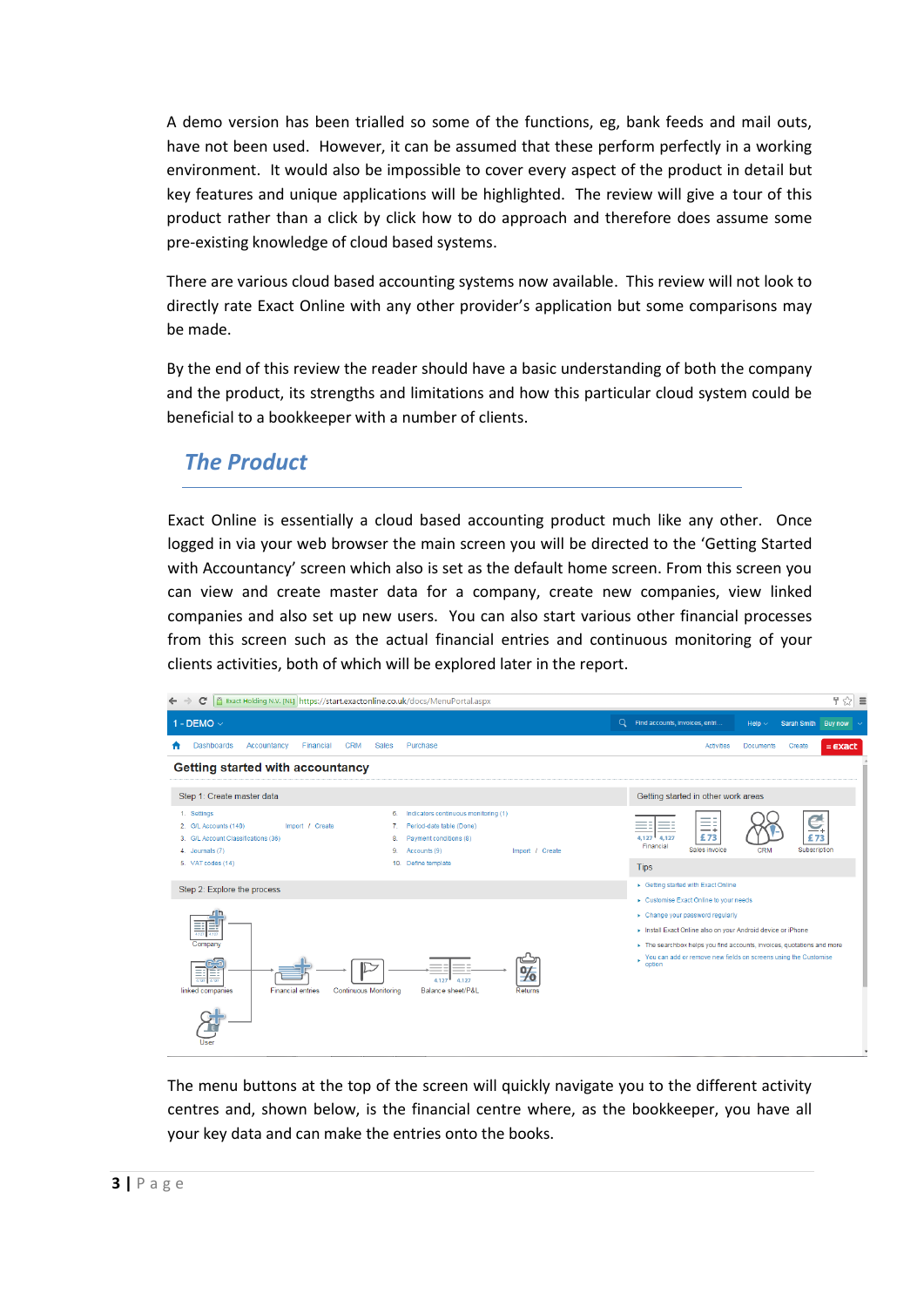| $\leftarrow$                                                                                                                                                                                                                                                   | Exact Holding N.V. [NL] https://start.exactonline.co.uk/docs/MenuPortal.aspx#<br>$\mathbf{C}$<br>$\rightarrow$ |                                                                            |            |                                  |                               |                                  |                |                                                      |                       |  | $\frac{1}{2}$ $\frac{1}{2}$ $\frac{1}{2}$ |
|----------------------------------------------------------------------------------------------------------------------------------------------------------------------------------------------------------------------------------------------------------------|----------------------------------------------------------------------------------------------------------------|----------------------------------------------------------------------------|------------|----------------------------------|-------------------------------|----------------------------------|----------------|------------------------------------------------------|-----------------------|--|-------------------------------------------|
|                                                                                                                                                                                                                                                                |                                                                                                                |                                                                            |            |                                  |                               | Q Find accounts, invoices, entri |                | Help $\sim$                                          | Sarah Smith Buy now ~ |  |                                           |
| 1 - DEMO $\vee$<br><b>CRM</b><br><b>Sales</b><br><b>Dashboards</b><br>Accountancy<br>Financial<br>1 - DEMO<br>í<br>Financial dashboard<br>Bank / Cash<br><b>Sales</b><br>Current balance<br>£331,359.25<br>Bank / Cash<br>$\equiv$<br><b>Import statements</b> |                                                                                                                | Purchase                                                                   |            |                                  | <b>Activities</b>             | <b>Documents</b>                 | Create         | $=$ $\epsilon$ <i>x</i> $\alpha$ $\alpha$ $\epsilon$ |                       |  |                                           |
|                                                                                                                                                                                                                                                                |                                                                                                                |                                                                            |            |                                  |                               |                                  |                |                                                      |                       |  |                                           |
|                                                                                                                                                                                                                                                                |                                                                                                                |                                                                            |            |                                  | Purchase<br>Outstanding items |                                  | Result<br>2015 |                                                      |                       |  |                                           |
|                                                                                                                                                                                                                                                                |                                                                                                                |                                                                            |            | £51,308.14                       |                               | £97,544.90                       |                |                                                      | £-18,250.00           |  |                                           |
|                                                                                                                                                                                                                                                                |                                                                                                                |                                                                            |            |                                  |                               |                                  |                |                                                      |                       |  |                                           |
| <b>Outstanding items</b><br>Bank / Cash<br>£331,359.25 $\triangle$                                                                                                                                                                                             |                                                                                                                |                                                                            | Sales      |                                  | Purchase                      |                                  |                |                                                      |                       |  |                                           |
|                                                                                                                                                                                                                                                                |                                                                                                                |                                                                            |            | ↸<br><b>Create sales invoice</b> | <b>Create purchase entry</b>  |                                  |                | $\equiv$ $\star$                                     |                       |  |                                           |
| Current balance<br>40-40-35 89654321<br>£856.09<br>Ħ<br>Updated up to 03/07/2014                                                                                                                                                                               |                                                                                                                | Create your first sales invoice. We will guide you<br>through the process. |            | Outstanding items<br>Payables    | £97.544.90 $\triangle$        |                                  |                |                                                      |                       |  |                                           |
|                                                                                                                                                                                                                                                                |                                                                                                                | Outstanding items<br>£51,308.14<br>Receivables                             |            | 120K                             |                               |                                  |                |                                                      |                       |  |                                           |
|                                                                                                                                                                                                                                                                | 11-11-11 1111111<br><b>BARCLA</b><br>Updated up to 31/12/2014                                                  | £285,637.60                                                                |            | $60K -$                          |                               | 100K                             |                |                                                      |                       |  |                                           |
|                                                                                                                                                                                                                                                                | 10 - Cash journal<br><b>September</b><br><b>ALLA AGAADAL</b>                                                   |                                                                            | £44,865.56 | 50K                              |                               | 80K                              |                |                                                      |                       |  |                                           |

Drop down menus on the right hand side of each column enable you to enter transactions. Automated bank feeds can be set up in the Bank/Cash book and statements can also be imported. Sales invoices can be raised and we will look at this in more detail. For both sales and purchases digital copies of invoices can be uploaded. It is also possible to create general journals from this page. The main functions of the day to day bookkeeping can be found here and also on the drop down menu under the Financial tab at the top of the screen. You will find further functions here such as VAT reporting, the Asset register and the General Ledger (G/L) accounts.

The bank reconciliation is similar to other cloud based systems that utilise bank feeds. The bookkeeping records are made from the downloaded bank statement lines either by creating the item or matching it with transactions already entered, most commonly sales and purchase invoices. This has proved widely popular in the market as it streamlines the accounting process thus saving bookkeeping time. As you would expect there is a great deal of flexibility with how items can be reconciled and part payments can be easily recorded. There is also the ability to set up rules so that recurring items can be easily reconciled.

My experience of any accounting product, whether desktop or cloud based is that the sales invoicing function is usually highly developed. Exact Online does not disappoint in this area. Most accounting software enables the business owner to raise invoices that can be directly sent to the customer, whether that be via email or post. The ability to customise such invoices is vital so ensure company branding is maintained.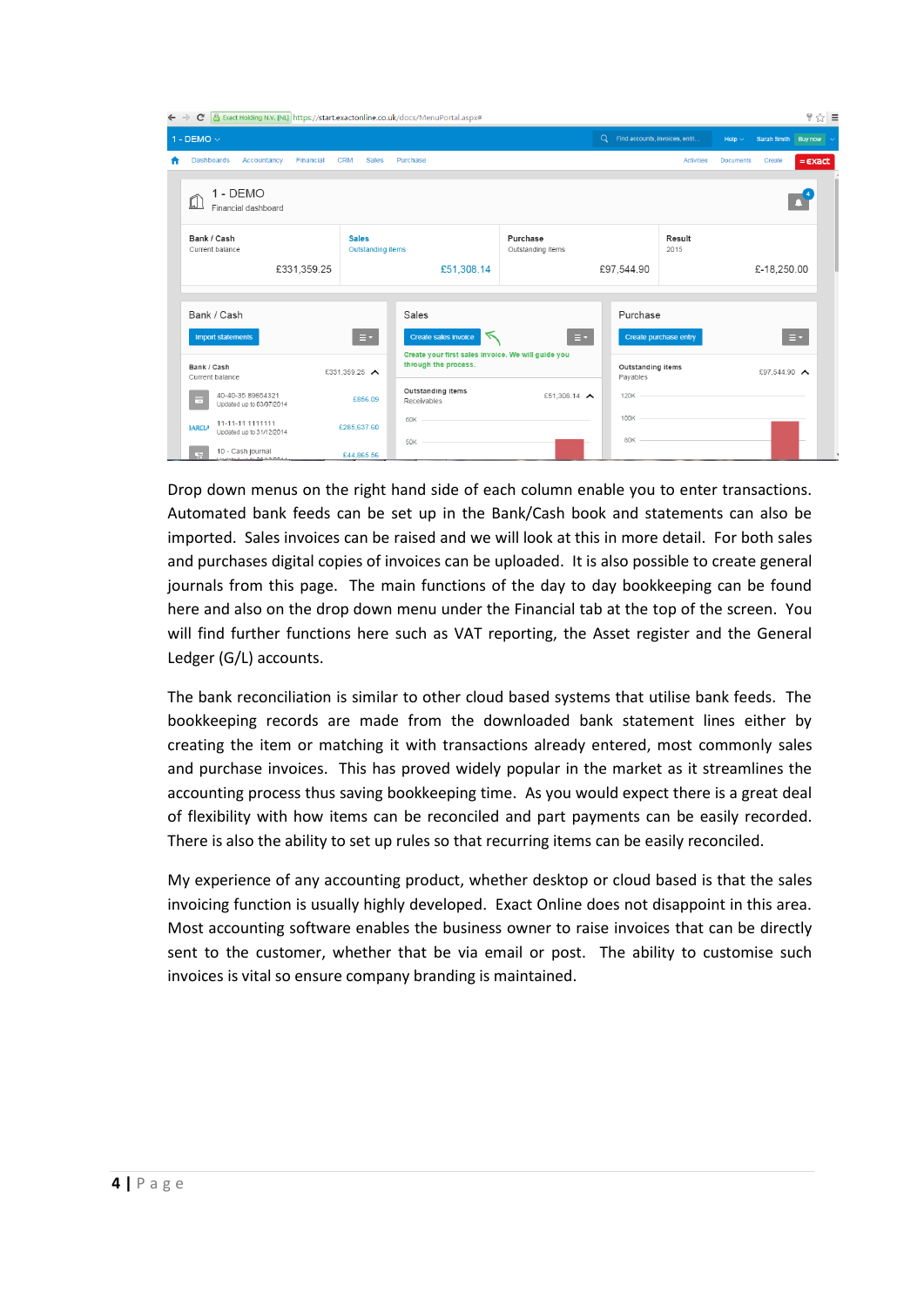| c<br>$\rightarrow$<br>$\leftarrow$ | Exact Holding N.V. [NL] https://start.exactonline.co.uk/docs/MenuPortal.aspx |                    |              |                                |                  |        | $\frac{1}{2}$ $\frac{1}{2}$ =                        |
|------------------------------------|------------------------------------------------------------------------------|--------------------|--------------|--------------------------------|------------------|--------|------------------------------------------------------|
| 1 - DEMO $\vee$                    |                                                                              |                    | $\mathsf{Q}$ | Find accounts, invoices, entri | Help $\sim$      |        | Sarah Smith Buy now $\sim$                           |
| <b>Dashboards</b>                  | Accountancy<br>Financial<br><b>CRM</b><br>Purchase<br>Sales                  |                    |              | Activities                     | <b>Documents</b> | Create | $=$ $\epsilon$ <i>x</i> $\alpha$ $\alpha$ $\epsilon$ |
| <b>Sales invoice</b>               |                                                                              |                    |              |                                |                  |        | i٢۰                                                  |
| Print<br>Save + New                | Send based on account<br>Close<br>E-mail<br>►                                |                    |              |                                |                  |        |                                                      |
| <b>Ordered by</b>                  | $\sim$ !                                                                     | <b>Invoice to</b>  | $\sim$ !     |                                |                  |        |                                                      |
| Order date                         | 曾<br>21/11/2015                                                              | Description        |              |                                |                  |        |                                                      |
| Document                           | $\sim$                                                                       | Exchange rate      | GBP <b>v</b> | 1.00000                        |                  |        |                                                      |
| Type                               | ● Invoice ● Credit note                                                      | Payment condition  | 30           | O 30 days from invoice date    |                  |        |                                                      |
| Remarks                            | 國                                                                            |                    |              |                                |                  |        |                                                      |
| Item                               | 國<br>Description<br>Quantity                                                 | Net price VAT code |              | Amount excl. VAT               | VAT amount       |        | Amount incl. VAT                                     |
| 1図田<br>$\bigoplus$                 | 國                                                                            |                    |              |                                |                  |        |                                                      |
|                                    |                                                                              | Total              |              | 0.00<br>$\vee$                 |                  | 0.00   | 0.00                                                 |

This screen is where you raise your sale invoices and please note the screw driver and spanner icon just below the red Exact tab. Clicking on this enables you to completely customise the sales invoice. Multi logos can be embedded which means both your own branding and the ICB crest can be included. The screw driver and spanner icon will be displayed on many of the screens so it is useful to remember that you can customise many reports and forms to suit the business needs. Exact Online also enables quotes to be raised and then converted into invoices which is a very useful feature.

One down point is that for invoices to be raised there needs to be a "stock" item. A "service" item can be created but this does create a further level of administration. By pressing on the company name on the top left hand of the screen, a sub menu comes up for managing the company set up and settings (see below). From here you really make generic changes to all the main elements of the bookkeeping system, effectively creating a bespoke set of books for any given client. It is also here that you can create the items to be used on the invoicing.

| 1 - DEMO $\vee$                                                                      |                                              |                                   | Q Find accounts, invoices, entri | Help $\sim$      |        | Sarah Smith Buy now $\sim$  |   |
|--------------------------------------------------------------------------------------|----------------------------------------------|-----------------------------------|----------------------------------|------------------|--------|-----------------------------|---|
| <b>Dashboards</b><br>Accountancy<br>п                                                | Financial<br><b>CRM</b><br>Sales<br>Purchase |                                   | Activities                       | <b>Documents</b> | Create | $=$ $\epsilon$ <i>x</i> act |   |
| <b>Master data</b>                                                                   |                                              |                                   |                                  |                  |        |                             |   |
| Financial                                                                            | <b>Accounts</b>                              | Tax                               |                                  |                  |        |                             |   |
| <b>G/L Accounts</b>                                                                  | Customers                                    | VAT codes                         |                                  |                  |        |                             |   |
| <b>G/L Account Schemes</b>                                                           | <b>Suppliers</b>                             |                                   |                                  |                  |        |                             |   |
| <b>G/L Account Classifications</b>                                                   | Classifications                              |                                   |                                  |                  |        |                             |   |
| Journals                                                                             | <b>Titles</b>                                |                                   |                                  |                  |        |                             |   |
| Period-date table                                                                    | Payment conditions                           |                                   |                                  |                  |        |                             |   |
| Cost centres                                                                         | Link companies to accounts                   |                                   |                                  |                  |        |                             |   |
| Cost units                                                                           | Accountant roles                             |                                   |                                  |                  |        |                             |   |
| Entry templates                                                                      |                                              |                                   |                                  |                  |        |                             |   |
| <b>Bank</b>                                                                          | Assets                                       | Items                             |                                  |                  |        |                             |   |
| <b>Bank feeds</b>                                                                    | <b>Assets</b>                                | Items                             |                                  |                  |        |                             |   |
| <b>Bank reconciliation rules</b>                                                     | Asset groups                                 | Item groups                       |                                  |                  |        |                             |   |
|                                                                                      | <b>Depreciation methods</b>                  | <b>Assortments</b>                |                                  |                  |        |                             |   |
|                                                                                      |                                              | Units                             |                                  |                  |        |                             |   |
| <b>Sales</b>                                                                         | Layouts                                      | Settings                          |                                  |                  |        |                             |   |
| Sources                                                                              | Maintenance                                  | Company                           |                                  |                  |        |                             |   |
| Opportunity stages                                                                   | Download XML schema                          | Account                           |                                  |                  |        |                             |   |
| Reasons<br>the://startexactopline.co.uk/docs/LogItemCategories.aspx? Division =28512 |                                              | <b>Classifications: Companies</b> |                                  |                  |        |                             | ٠ |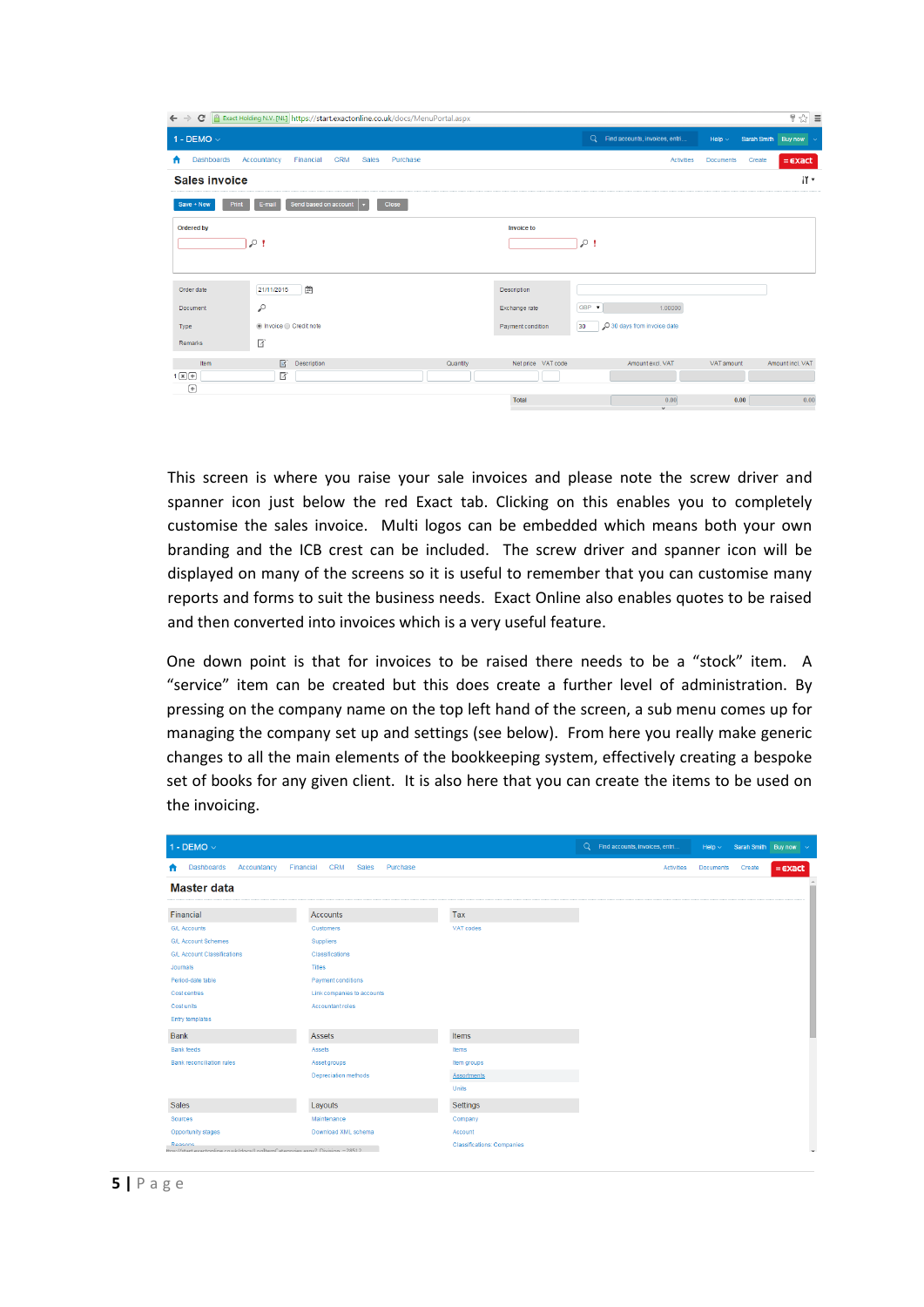From the master data page you can also access your chart of accounts, known as the G/L accounts in Exact Online, and create new accounts as well as amend existing ones. Although codes are attributed to each account, what drives how the account works and where it sits on the Chart of Accounts is the Type, please see the below:

| $\sim$ 100 $\pm$                                                                               | $\sim$         |                        |                                  |                                       |                            |                                                        |  |
|------------------------------------------------------------------------------------------------|----------------|------------------------|----------------------------------|---------------------------------------|----------------------------|--------------------------------------------------------|--|
| 1 - DEMO $\vee$                                                                                |                |                        | Q Find accounts, invoices, entri | Help $\sim$                           | Sarah Smith Buy now $\sim$ |                                                        |  |
| <b>Dashboards</b><br><b>CRM</b><br>Accountancy<br>Financial<br><b>Sales</b><br>Ħ               | Purchase       |                        |                                  | <b>Activities</b><br><b>Documents</b> | Create                     | $=$ $\epsilon$ <i>x</i> $\alpha$ $\epsilon$ $\epsilon$ |  |
| Master data > Overview   G/L Accounts > Maintenance   G/L Account<br>Maintenance   G/L Account |                |                        |                                  |                                       |                            | i٢۰                                                    |  |
| Close<br>Delete<br>Copy<br>Save                                                                |                |                        |                                  |                                       |                            |                                                        |  |
| General                                                                                        |                | Monitor                |                                  |                                       |                            |                                                        |  |
| 61036<br>Code                                                                                  | $\overline{B}$ | Transactions           | d0                               | Graph                                 |                            |                                                        |  |
| Telephone - Land Lines<br>Description                                                          |                |                        |                                  |                                       |                            |                                                        |  |
| <b>TEL LAND</b><br>Search code                                                                 |                | Classification         |                                  |                                       |                            |                                                        |  |
| ۰.<br>Other costs<br>Type                                                                      |                | 1 - G/L Account Scheme | 610                              | O Operating Expenses                  |                            |                                                        |  |
| B/S / Profit & Loss<br>Profit & Loss v                                                         |                | Cost analysis          |                                  |                                       |                            |                                                        |  |
| Debit <b>v</b><br>Debit / Credit                                                               |                | Cost centre            | Optional<br>$\mathbf v$          |                                       |                            |                                                        |  |
| $\qquad \qquad \Box$<br>Blocked                                                                | Default        |                        | $\sim$                           |                                       |                            |                                                        |  |
| $\Box$<br>Compress                                                                             |                | Cost unit              | Optional<br>$\pmb{\mathrm{v}}$   |                                       |                            |                                                        |  |
|                                                                                                | Default        |                        | $\circ$                          |                                       |                            |                                                        |  |
| Specific                                                                                       |                |                        |                                  |                                       |                            |                                                        |  |
| $\qquad \qquad \Box$<br>Revalue: Currency                                                      |                |                        |                                  |                                       |                            |                                                        |  |
| $\Box$<br>Matching                                                                             |                |                        |                                  |                                       |                            |                                                        |  |
| $\circ$<br>VAT code                                                                            |                |                        |                                  |                                       |                            |                                                        |  |

Each of the screens in the product are very similar in look which gives a new user a sense of familiarity and therefore growing confidence in using the wide functionality that Exact Online offers. From the Master Data page it is possible to manage the assets, VAT codes, users, bank feeds and reconciliation rules, just to mention a few; putting it simply it is the engine room that drives the ship forwards. All the processes that you will need to do as the bookkeeper will be driven by the master data set up so it is worth spending time getting this correct to ensure efficiency in the everyday bookkeeping.

Exact Online sells itself as an integrated system and the strength of the CRM is a good example of this. All accounting systems will have some form of CRM as this needed to for sales invoicing and credit control management; however, they tend to be simple in nature and lacking the sophistication of more dedicated CRM packages. The CRM in Exact Online is packed with features that are really usefully when managing clients.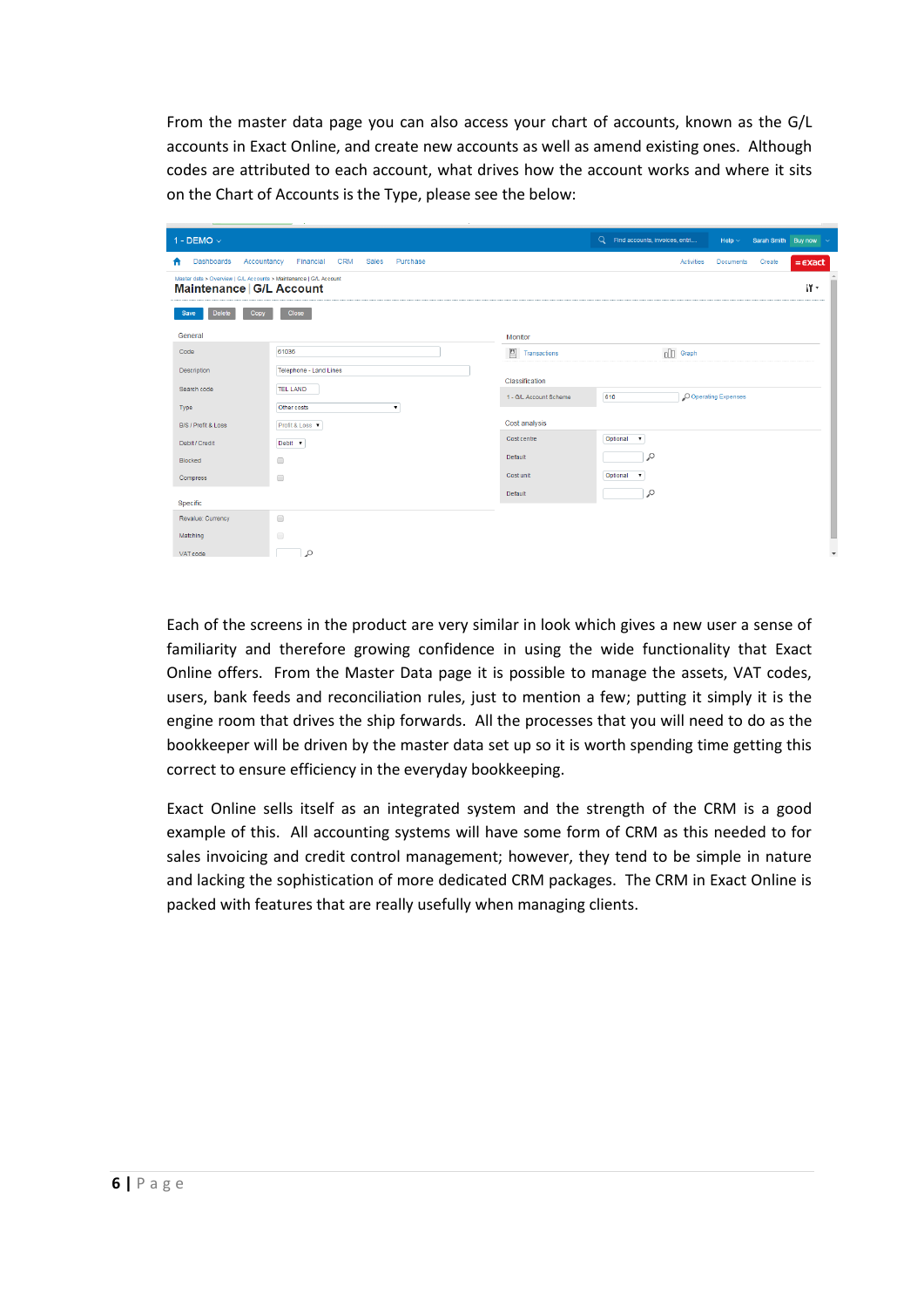| A Exact Holding N.V. [NL] https://start.exactonline.co.uk/docs/MenuPortal.aspx<br>C<br>$\leftarrow$<br>$\rightarrow$                                                                                                             |                                                                                                          |                                                                                                                                                                                                                                                                                                                                                                                                            |                                                        |                                                |                  |                            |                                                                           | $\frac{1}{2}$ $\frac{1}{2}$ $\frac{1}{2}$ |
|----------------------------------------------------------------------------------------------------------------------------------------------------------------------------------------------------------------------------------|----------------------------------------------------------------------------------------------------------|------------------------------------------------------------------------------------------------------------------------------------------------------------------------------------------------------------------------------------------------------------------------------------------------------------------------------------------------------------------------------------------------------------|--------------------------------------------------------|------------------------------------------------|------------------|----------------------------|---------------------------------------------------------------------------|-------------------------------------------|
| 1 - DEMO $\vee$                                                                                                                                                                                                                  |                                                                                                          |                                                                                                                                                                                                                                                                                                                                                                                                            |                                                        | $\mathsf{Q}$<br>Find accounts, invoices, entri | Help $\sim$      | Sarah Smith Buy now $\sim$ |                                                                           |                                           |
| <b>Dashboards</b><br>Accountancy<br>Financial<br>п                                                                                                                                                                               | <b>CRM</b><br>Purchase<br><b>Sales</b>                                                                   |                                                                                                                                                                                                                                                                                                                                                                                                            |                                                        | Activities                                     | <b>Documents</b> | Create                     | $=$ $\epsilon$ $x$ act                                                    |                                           |
| <b>Outstanding items   A/R</b><br><b>Debtor statement</b><br>Clo<br><b>Match</b><br>Refresh<br>$\sim$<br><b>Account</b><br>$\widehat{\Xi}$<br>$\overline{11}$<br>Date<br>Invoice (Account): Name<br><b>Account</b><br>Invoi<br>÷ | <b>Accounts</b><br>Contact persons<br>Opportunities<br>Quotations<br>Campaigns<br><b>Marketing lists</b> | <b>Customers</b><br><b>Accounts</b><br>Maintenance<br>Create<br>Transactions<br>Maintenance<br>My clients<br>Search<br><b>Results</b><br>Import<br><b>Suspects</b><br>Prospects<br><b>Customers</b><br>Outstanding items<br>Search<br><b>Balance list</b><br><b>Business contacts</b><br>Ageing analysis<br><b>Print reminders</b><br>Maintenance<br>Search: Contacts<br>Debtor statement<br><b>Titles</b> | <b>Debtor transactions</b><br><b>Outstanding items</b> |                                                | tiod             |                            | i۲۰                                                                       |                                           |
| Code + Name $\triangle$<br>3 - J&K International Ltd.<br>4 - Senser Ltd.<br>5 - ABC Products & Services<br>6 - IT Subcontracting Services<br><b>Total</b>                                                                        |                                                                                                          |                                                                                                                                                                                                                                                                                                                                                                                                            |                                                        |                                                |                  |                            | Outstanding<br>0.00<br>49.544.24<br>$-9,000.10$<br>10.764.00<br>51,308.14 |                                           |
|                                                                                                                                                                                                                                  |                                                                                                          | <b>Reports</b><br>Sales analysis                                                                                                                                                                                                                                                                                                                                                                           |                                                        |                                                |                  | Page size                  | $15$ $\rightarrow$                                                        |                                           |

The menu screen above shows the various options in the CRM from tracking opportunities to creating quotations, setting up marketing lists and running proper campaigns. This CRM has mail chimp integrated and so does really offer a versatile and sophisticated tool as part of the accountancy product. Having the ability to creatively use the contact information that has been generated as part of the everyday bookkeeping is definitely a value added feature for any business.

Another value added feature of Exact Online is Accountancy portal, again available from the main menu options. Here you can manage your practice and also your clients with great ease. You can define templates, use the continuous monitoring feature and run a number of useful reports as well as find other useful information relating to your work as the bookkeeper. All your clients are displayed and can be filtered. There is also an overview of workflow so that tasks can be created and progress monitored, as well as client deadlines entered ensuring that VAT and company returns are not made late. Again, there are a large amount of options and menu choices all designed to help you manage your client base more efficiently.

I have aimed to give a broad overview of the product, how to navigate around it and some of the key features it offers. What is clear is that Exact Online offers a high level of integration and flexibility with the operations you can perform. This sophistication is one of its strengths but does also bring a level of complexity for a new user. For me training and support is key in successfully mastering the many features Exact Online has to offer so we will look at this in the next section.

## *Support and Customer Care*

Exact Online offer an programme to help new bookkeeping practices who have started subscribing to the product; this is known as 'onboarding' and I had the pleasure of a couple of one-hour web-based sessions with an Exact Online tutor. With the technology to share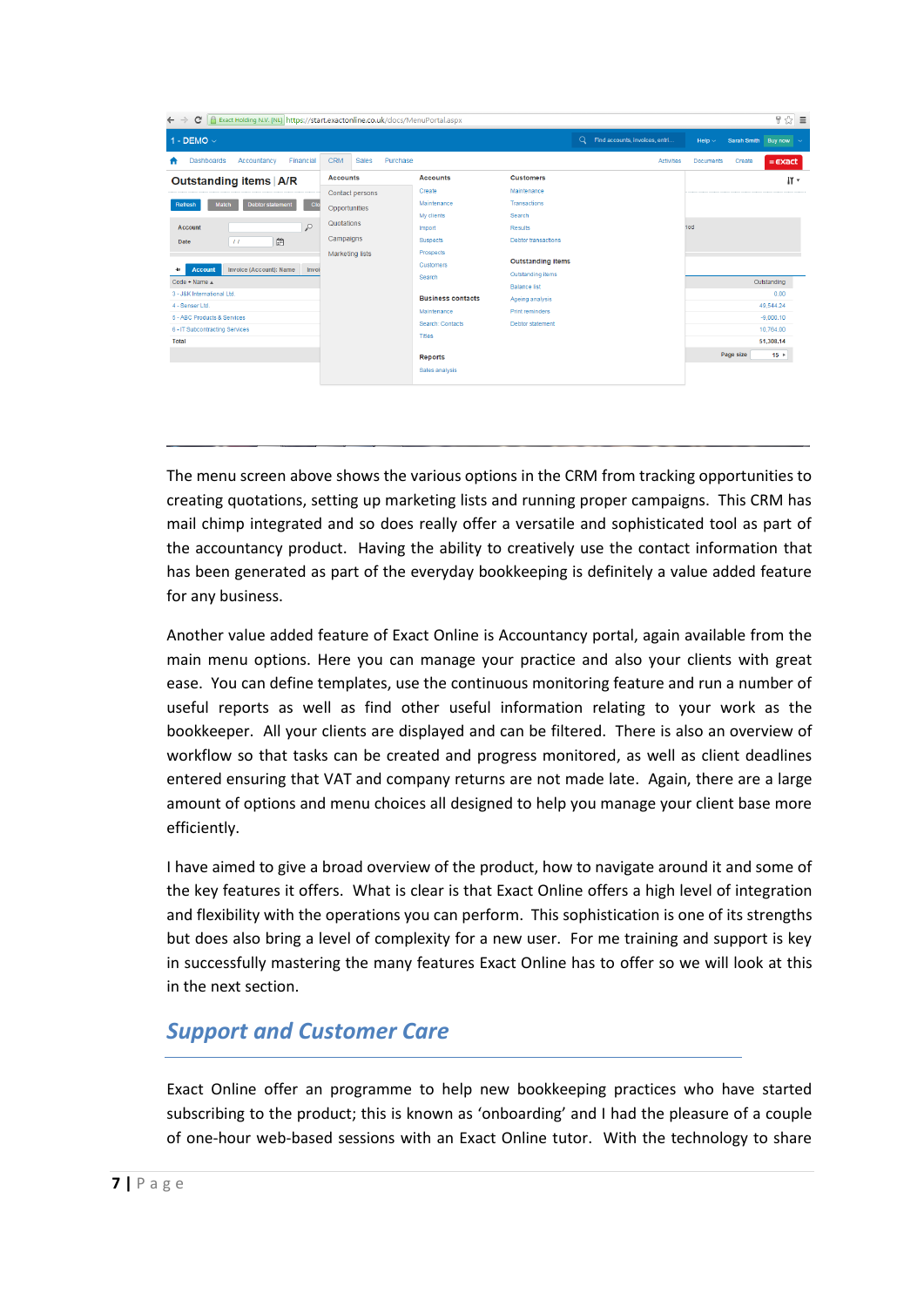screens it was easy for him to navigate me around the Exact Online environment and start my learning. There is no charge for this, either for the practice owner or their staff and the e-learning environment means that the training can be done from the comfort of your own office or home. However, learning Exact Online is comparable to learning how to play chess; one can pick up the basics reasonably quickly but to master it takes much longer!



The Help menu can be accessed from any main screen, shown below.

The Exact Online Help Centre is packed with resources to get you going. There is a comprehensive video library and also guided tours available covering a number of topics and the Frequently Asked Questions section will help with more specific learning queries.

Customer support can be contacted by both email and telephone although call support is only available between 9am – 5pm Monday to Friday. Although Exact Online is a global organisation a help desk is based in the UK on an 0800 number which is definitely an advantage. Exact Online webinars are available from their home page and it is also possible to start a live chat there. Further training is available although those on a lower subscription level may need to upgrade at a later date to access these. Onsite bespoke training is also available.

To conclude, Exact Online do make a great effort to get you comfortable in using the product; this is essential as there is a much to learn.

#### *Value for Money*

The pricing plans are displayed on the webpage and a free 30 day trial is available.

For each of the main options there are drop down menus which show the different pricing options and what is included in each. Each of these work on a monthly subscription basis. The Accounting version has a Basic and Advanced level, costing £19 and £29 respectively. The Advanced version includes recurring invoices, multi-currency and assets, budgets and cost analysis. The number of users allowed also increases from 3 to 5.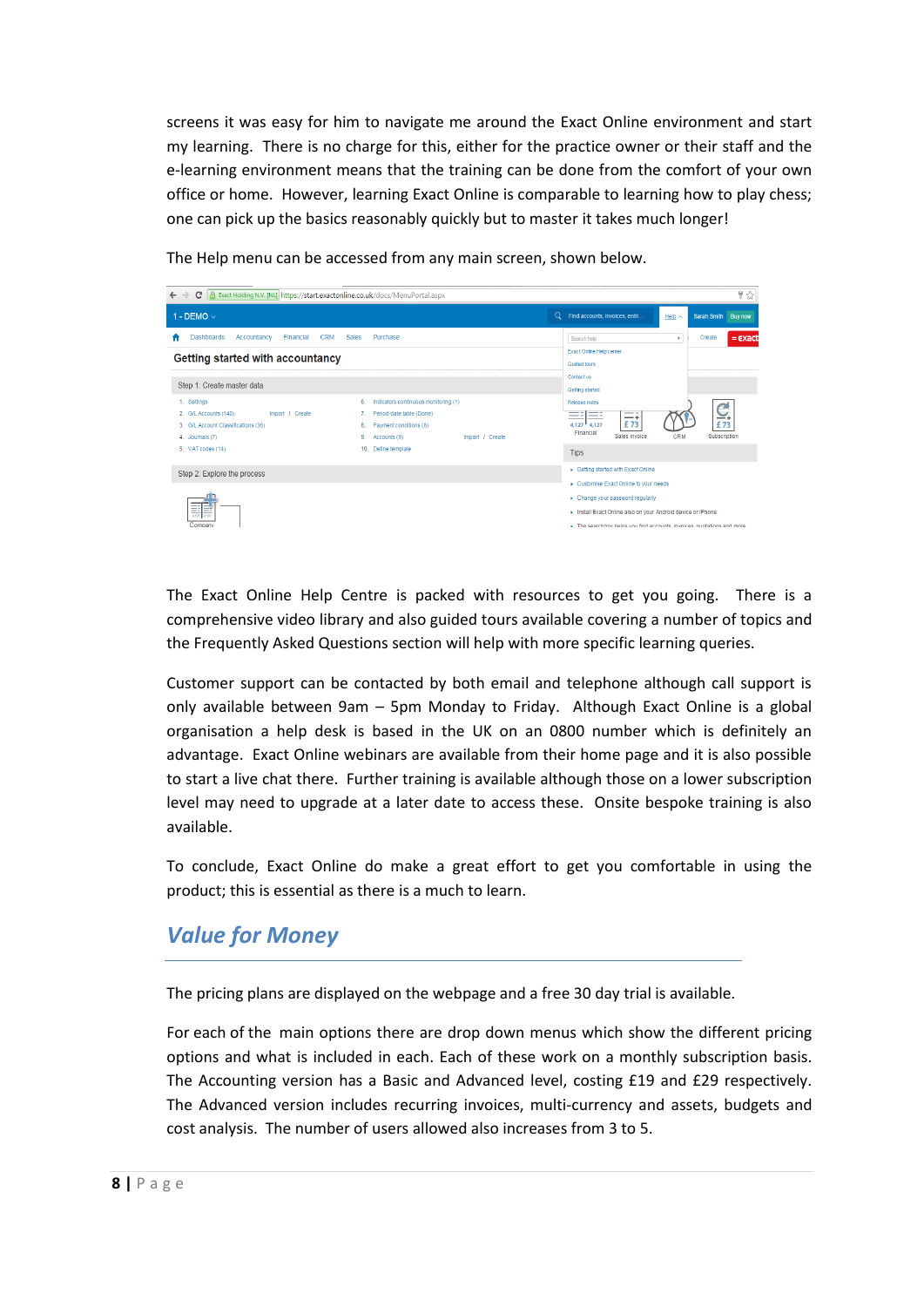It is worth noting that Accountancy is free and is aimed at accountants and bookkeepers looking to build a practice on the Exact Online product. Each client would of course have to take out a subscription.

Starter for Accountants at £5 per month is available for practitioners who do the accounts for sole traders but let them invoice and process bank statements. The screen the client can view at this price point is very simplified and uses mainly graphs to show key financial data. This may be welcomed by many smaller businesses as they can quickly gain a snapshot of how their business is performing.

Other popular cloud based systems are on a monthly subscription basis and Exact Online is no different. Lower price point plans are available though I would foresee that with the increased functionality most organisations would upgrade to more expensive plans going forward.

# *Key Benefits*

- Multi-platform cloud based system which allows both you and your clients to access financial information at any time. This also includes the use of bank feeds which streamlines the bookkeeping process.
- Integrated value added functions such as the CRM and Accountancy section which improve overall client management.
- High level of customisation available across the product. Reports and invoices can be tailored to directly meet the business need and branding.
- Dedicated team in London for support and training for Exact Online users. Exact Training centre offers continual development through E-learning and the Exact Online Accountancy Programme where certification is available by passing exams.
- Data capture is available so that invoices can be stored by Exact Online. The digital mail box also allows quick exchange of data between bookkeeper and client.
- Sophisticated system using inbuilt add-ons to add value to the accounting and bookkeeping process.

#### *Weaknesses*

 **Complexity.** With sophistication and flexibility comes a degree of complexity. Although generally navigating around the system was simply, actually carrying out some of the process seemed "chunky" and overly complicated. For example, bank transfers are not available so transferring funds from one company bank account to another could only be done by using the suspense account which duplicates the number of entries needed.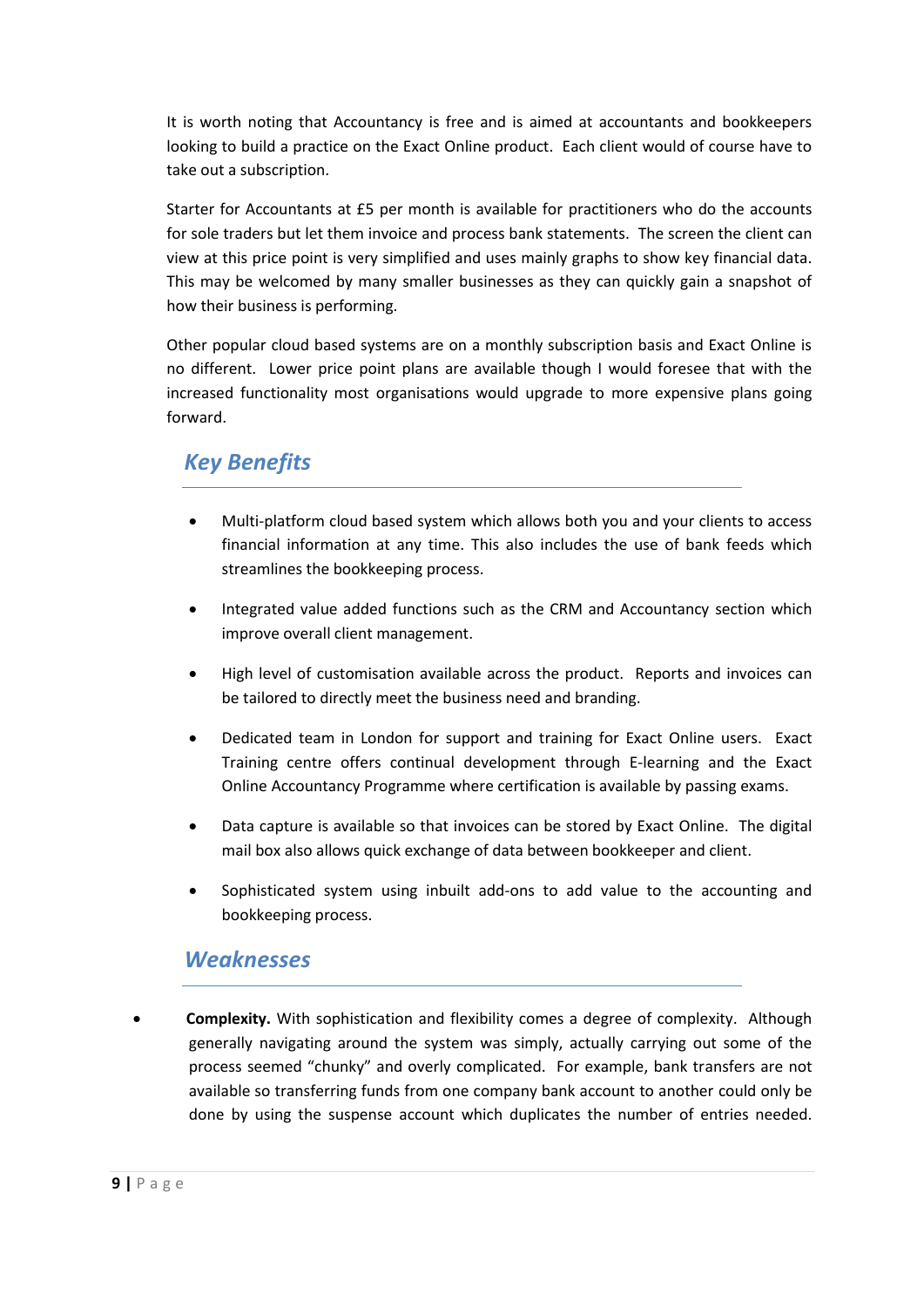Also, all invoices are based on an item and it takes a further level of administration is required to raise a "service invoice".

- I also found some of the language perhaps old fashioned and different to what I am used to, for example the Chart of Accounts being referred to the G/L Account. This is probably due to the original development taking place in the Netherlands and perhaps an update of key basic terms would be beneficial.
- **Change in mindset**. The move to cloud based systems is relatively new in the accounting world and most of us have now taken that leap. Exact Online takes a further step in what a cloud based accounting system can achieve but for many this could be rather overwhelming. The training and support on offer by Exact Online is vital for new users and will assist them in using all the functionality to the fullest potential.
- **Payroll application**. Currently Exact Online cannot offer a payroll application as part of the main product. This would be a great addition to the product and a solution is being developed.\*

#### *Summary of Review*

With a sea of options available in terms of cloud based accounting systems, Exact Online does provide a luxury cruise liner rather than ocean sailing yacht; both are capable of navigating the seas but the experience in each will be very different to the other. The larger liner has much to offer the sailor but the yacht is fast moving and easy to handle.

Exact Online offers an integrated product with a great deal of functionality but will take some time to master while other cloud based products may be easier to pick up and handle. It does take cloud based accounting to the next level by utilising the ERP functionality to extend what can be achieved by cloud based accounting products. However, with the accounting function at the core it is a product that has a lot to offer a bookkeeper.

With the right support and training the Exact Online product will offer a practice the opportunity to not only add value to their clients work but also to grow themselves. As ICB Certified Bookkeepers we look to offer more than just bookkeeping to our clients and the functions of Exact Online will give us the ability to do just that. And personally, I prefer the idea of cruising the seas on a luxury liner . . . . preferably with a gin and tonic in hand!